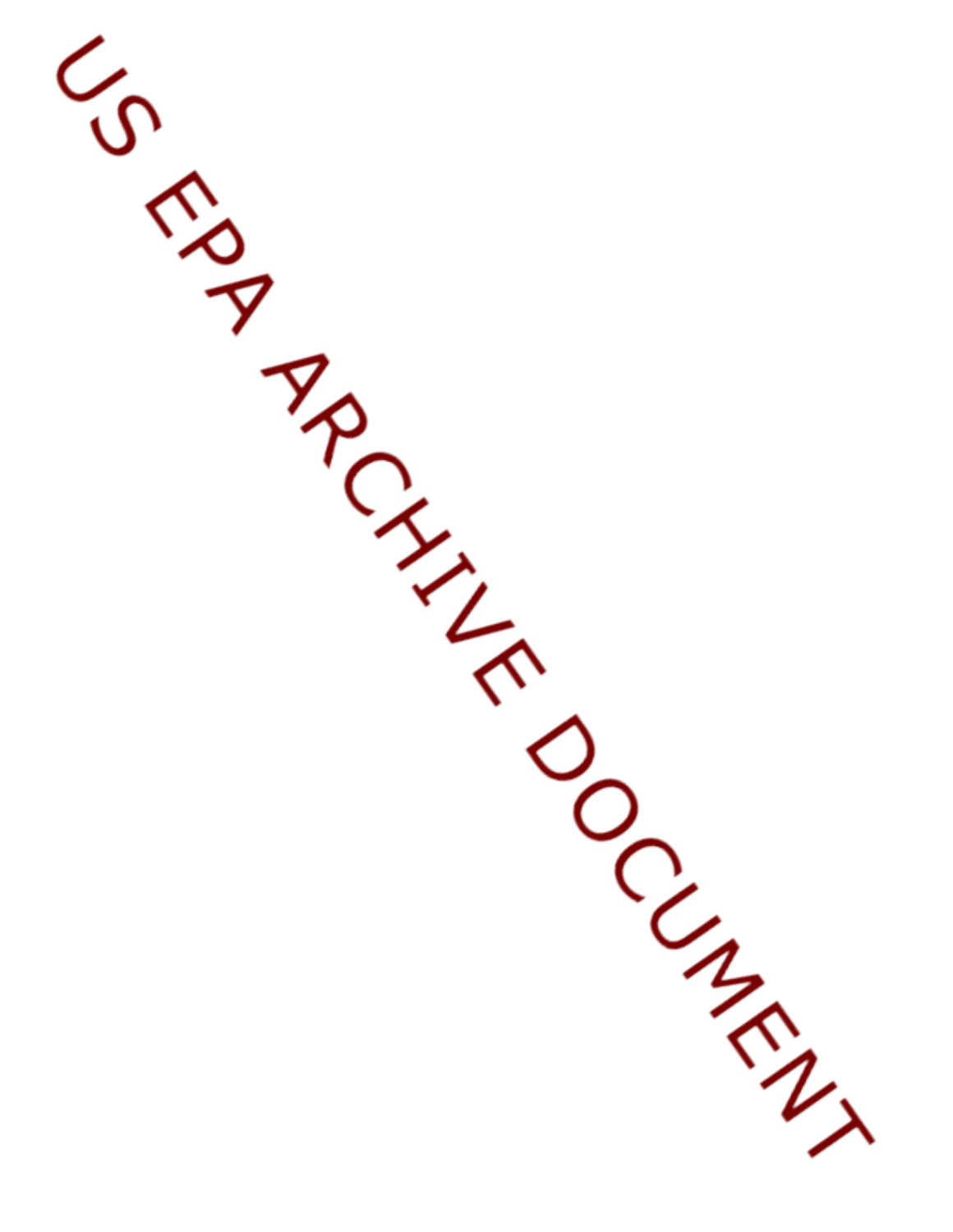# Technical Factsheet on: DI (2- ETHYLHEXYL) ADIPATE

[List of Contaminants](http://www.epa.gov/safewater/hfacts.html)

As part of the Drinking Water and Health pages, this fact sheet is part of a larger publication: National Primary Drinking Water Regulations

Drinking Water Standards MCLG: 0.4 mg/L MCL: 0.4 mg/L HAL(child): 1 day: 20 mg/L; Longer-term: 20 mg/L

### Health Effects Summary

Acute: EPA has no data on the acute toxicity of di (2-ethylhexyl) adipate, or DEHA, which is relevant to the drinking water context. Drinking water levels which are considered "safe" for short-term exposures for a 10-kg (22 lb.) child consuming 1 liter of water per day: upto a 7 year exposure to 20 mg/L.

Chronic: DEHA has the potential to cause the following health effects from long-term exposures at levels above the MCL: reduced body weight and bone mass; damage to liver and testes.

Cancer: There is some evidence that DEHA may have the potential to cause cancer from a lifetime exposure at levels above the MCL.

## Usage Patterns

Adipate is used primarily as a plasticizer, commonly blended with general purpose plasticizers in processing polyvinyl and other polymers. It is also used as a solvent; in aircraft lubricants; as a hydraulic fluid; as a plasticizer or solvent in the following cosmetics: bath oils, eye shadow, cologne, foundations, rouge, blusher, nail-polish remover, moisturizers and indoor tanning preparations; in meat wrapping operations. Production of adipates in 1984 was 27.5 million pounds.

## Release Patterns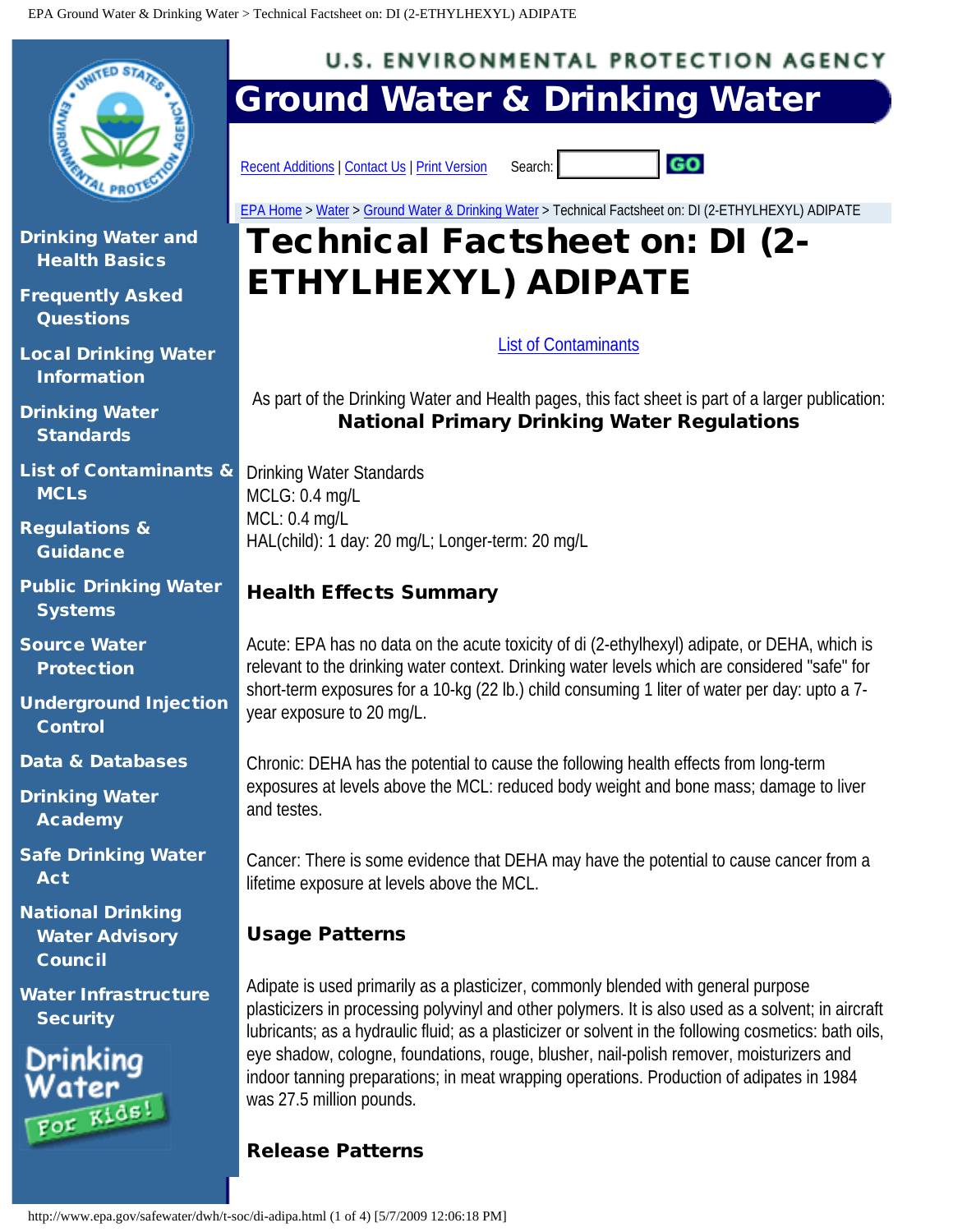Sources of adipates include fly ash from municipal waste incineration, wastewater effluents from publicly-owned treatment works (POTW) and chemical manufacturing plants. Adipates are also used as a plasticizer in PVC materials and is known to leach from plumbing made of PVC plastic. Thus, adipates have been recognized as a potential drinking water contaminant.

From 1987 to 1993, according to EPA's Toxic Chemical Release Inventory, adipate releases to land and water totalled over 450,000 lbs., of which about 94 percent was to land. These releases were primarily from gray and ductile iron foundries. The largest releases occurred in Ohio and Indiana. The largest direct releases to water occurred in Tennessee.

# Environmental Fate

If released to air, di(2-ethylhexyl) adipate (DEHA) can exist in both vapor and particulate phases. The vapor phase will degrade relatively rapidly by reaction with photochemically produced hydroxyl radicals (estimated half-life of 16 hr). The particulate phase can be physically removed from air by wet and dry deposition.

If released to soil or water, adipate is expected to biodegrade; activated sludge screening tests have shown that adipate biodegrades readily, with a half-life of 2.7 days. Estimated Koc values of 5004-48,600 suggest that adipate will be relatively immobile in soil (and not leach) and should partition from the water column to sediment in the aquatic environment. Volatilization is expected to be very slow (half-life of 160 days) and not environmentally important; aqueous hydrolysis is not expected to be important except in very alkaline waters (pH 9 or higher).

Dioctyl adipate was not acutely toxic to algae and fish at or above its water solubility of 0.78 mg/l. It was acutely and chronically toxic to Daphnia magna at 480-850 and 24-52 ug/l, respectively. A comparison of the mean environmental water concentration of dioctyl adipate (<0.5 ug/L) with laboratory chronic toxicity values for Daphnia magna showed a safety margin of approximately 3 under present use and disposal patterns, dioctyl adipate presents a small hazard to the freshwater aquatic environment. A whole-fish BCF of 27 was observed for blue-gill fish was far less than an estimated BCF value in excess of 2700 calculated from a measured log Kow of >6.11; the difference is thought to be due to metabolism of adipate by the bluegill. This measured BCF indicates that bioaccumulation and persistence in fish is not important environmentally but may be important in aquatic organisms that are unable to metabolize adipate.

Occupational exposure can occur through dermal contact and inhalation. The general population can be exposed through consumption of foods stored in plastic films; DEHA is used as plasticizer in various food storage wraps and it has been shown to migrate into stored foods. Exposure via drinking water is also possible since DEHA is also used as a plasticizer in PVC materials and is known to leach from plumbing made of PVC plastic.

# Chemical/ Physical Properties

CAS Number: 103-23-1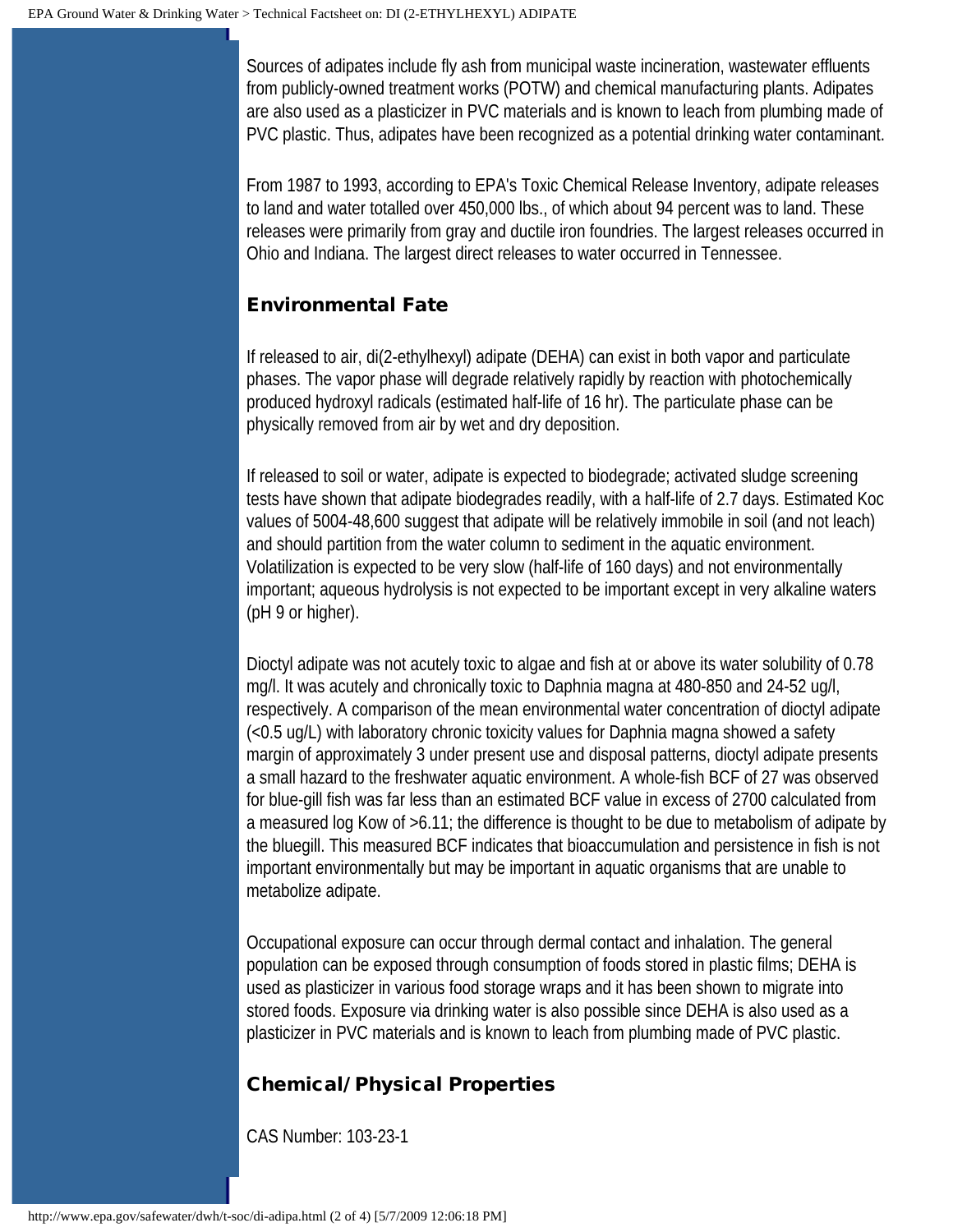Color/ Form/Odor: Light colored, oily liquid with an aromatic odor

M.P.: -67.8 C B.P.: 214 C

Vapor Pressure: 8.5x10-7 mmHg at 25 C

Octanol/Water Partition (Kow): Log Kow = >6.11

Density/Spec. Grav.: 0.922 at 25 C

Solubility: 0.78 g/L of water at 22 C; Slightly soluble in water

Soil sorption coefficient: Koc estimated at 5004 to 48,000; immobile in soil

Odor/Taste Thresholds: N/A

Bioconcentration Factor: BCF = 27 in fish; not expected to bioconcentrate in aquatic organisms.

Henry's Law Coefficient: 4.34x10-7 atm-cu m/mole at 20 C;

Trade Names/Synonyms: Adipic acid, bis(2-ethylhexyl) ester; Bis(2-ethylhexyl) hexanedioate; BEHA; DEHA; Adipol 2EH; Bisoflex DOA; Dioctyl adipate; Effomoll DOA; Flexol A26; Kodflex DOA; Monoplex DOA; Octyl adipate; Plastomoll DOA; Sicol 250; Truflex DOA; Vestinol OA; Wickenol 158; Witamol 320; Ergoplast AdDO; Kemester 5652; Reomol DOA; Rucoflex plasticizer DOA; Staflex DOA. Adipate, (2-diethylhexyl)

# Other Regulatory Information

Monitoring For Ground/Surface Water Sources:

Initial Frequency- 4 quarterly samples every 3 years Repeat Frequency- If no detections during initial round: 2 quarterly per year if serving >3300 persons; 1 sample per 3 years for smaller systems Triggers - Return to Initial Freq. if detect at >0.0006 mg/L

Analysis:

#### Reference Source Method Numbers

EPA 600/4-88-039 506; 525.2

Treatment- Best Available Technologies: Granular Activated Charcoal

Toxic Release Inventory - Releases to Water and Land, 1987 to 1993 (in pounds):